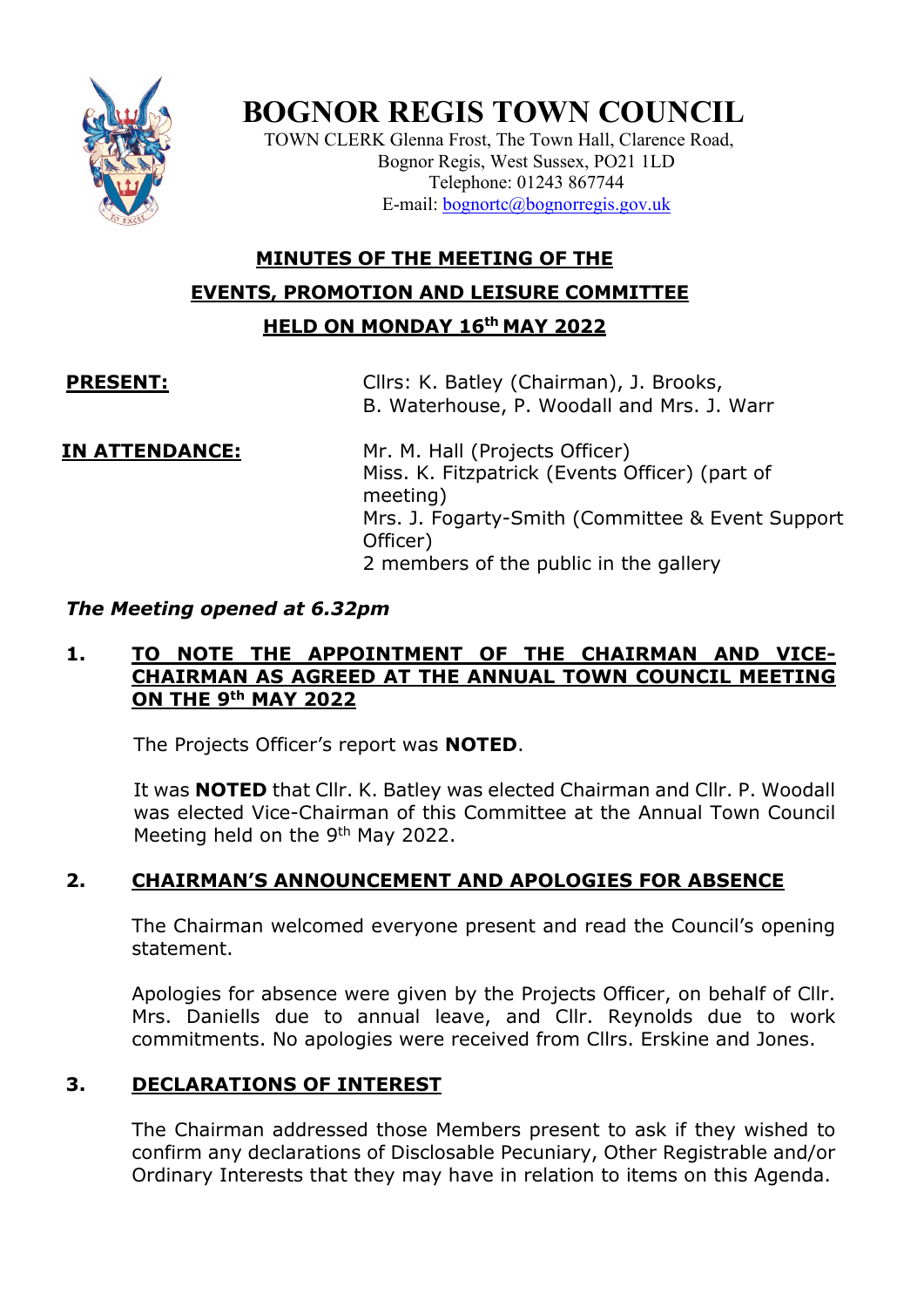As noted on the Agenda, Members and Officers should make their declaration by stating:

- a) the item they have the Interest in
- b) whether it is a Disclosable Pecuniary, Other Registrable or Ordinary Interest
- c) the nature of the Interest
- d) if it is an Ordinary Interest whether they intend to temporarily leave the meeting for the discussion and vote
- e) if it is a Disclosable Pecuniary or Other Registrable Interest, and therefore must temporarily leave the meeting for the discussion and vote, whether they will be exercising their right to speak on this matter under Public Question Time.

They then need to re-declare their Interest and the nature of the Interest at the commencement of the item or when the Interest becomes apparent. They should request that it be recorded in the Minutes that they will leave the meeting and will neither take part in discussion, nor vote on the item.

As per the Agenda, it is each Member's own responsibility to notify the Monitoring Officer of all Disclosable Pecuniary, Other Registrable or Ordinary Interests notifiable under the Council's Code of Conduct, not already recorded on their Register of Interests Form, within 28 days.

The Chairman reminded Members to declare their Interests as any arise or again at the relative point in the meeting if they have already.

#### *Cllr. Brooks declared an Interest should Members discuss the 'Sussex by the Sea' website due to owning one of the two web cameras*

#### **4. TO APPROVE THE MINUTES OF THE MEETING HELD ON 21st MARCH 2022**

Cllr. Brooks drew attention to Min. 79 of the meeting held on  $21^{st}$  March 2022, in relation to the following sentence: -

#### *"The Chairman stated that should wind speeds exceed a certain measurement (30mph), then the bandstand should not be used."*

He explained that this was not what he had meant, whilst chairing the last meeting, and that the Minutes should be amended to read as follows: -

#### *"The Chairman stated that should wind speeds exceed a certain measurement (30mph), then the windshields should not be used."*

The Committee **RESOLVED** to **AGREE** and approve the Minutes as amended of the Meeting held on 21<sup>st</sup> March 2022 as an accurate record of the proceedings and the Chairman signed them.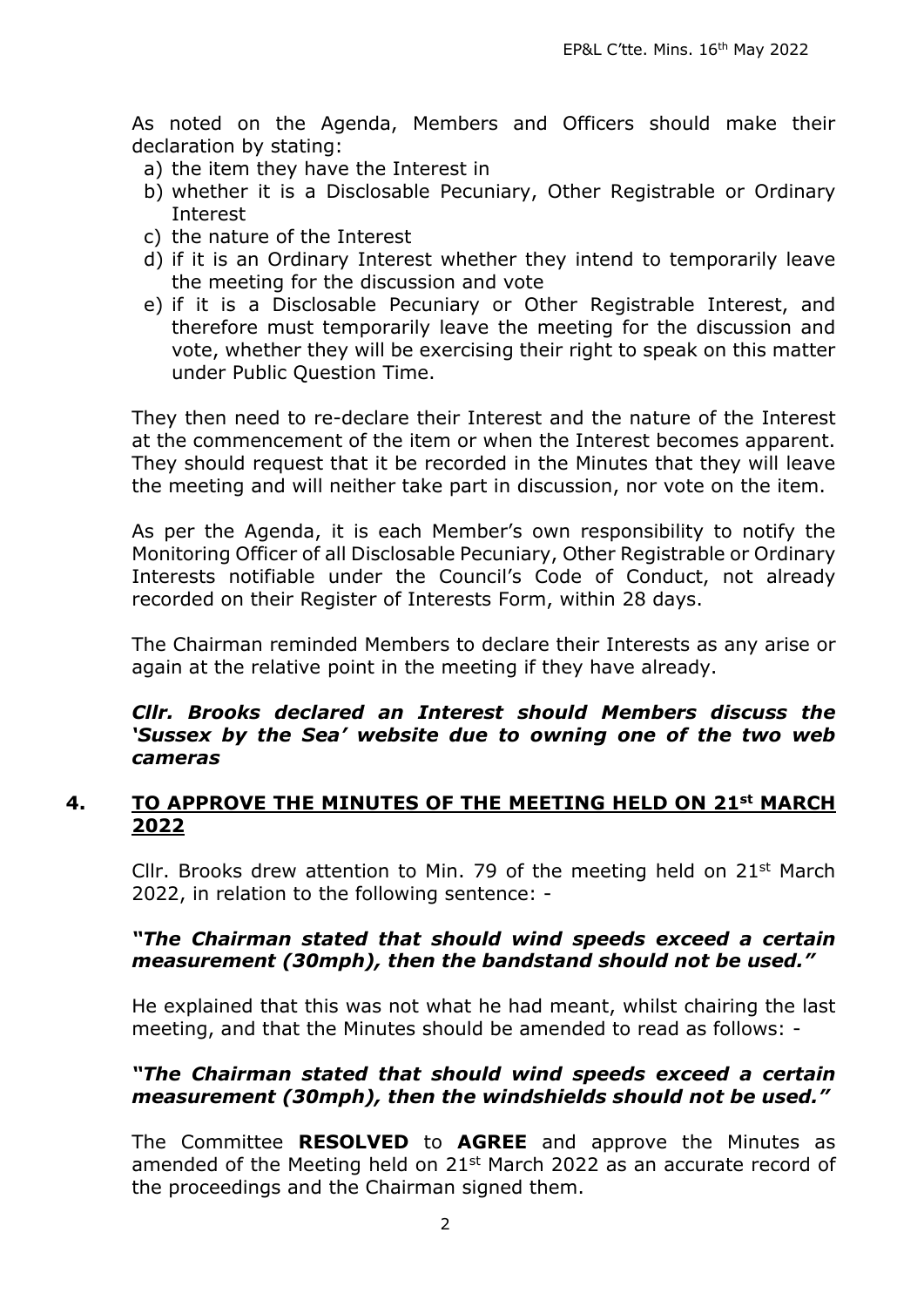#### **5. ADJOURNMENT FOR PUBLIC QUESTIONS AND STATEMENTS**

#### *The Chairman adjourned the Meeting at 6.37pm*

A member of the public commented on the advertising of the Jubilee Celebrations for Bognor Regis and that these were fragmented, compared with those of Littlehampton and Arundel. The Events Officer stated that as well as being advertised on Bognor Regis Town Council's website, the details of all Jubilee Celebrations could be located on Love Bognor Regis and Bognor Regis Business Improvement District websites. Additionally, the member of the public thought that this would be an ideal opportunity to hang Union flags on flagpoles in the Town Centre, as previously done in 1999. The final comment made was in relation to funding that is made available to committees as part of the Town Council's annual budget. The member of public felt that individual committees would benefit from having responsibility for their own budgets, as opposed to seeking approval from the Policy and Resources Committee. The Chairman confirmed that flagpoles are being looked into, however due to the short timescale he could not confirm this would be possible, he also thanked the member for his suggestion regarding funding and that he would speak with the Committee Clerk as to whether this is possible.

A Committee Member expressed disappointment that the red, white and blue bunting used was not Union flags and her feeling was that the Town Council should make a special effort considering the importance of the Queen's Jubilee Celebrations.

The Events Officer confirmed that the hanging of large flags from the catenary wires is being investigated, however stress testing of the wires will need to be carried out. She also advised that due to the growth of the trees in London Road, the flags can no longer be centralised, as done in previous years.

Another member of the public asked whether elongated Union Flags, could be hung in the banner holders, in the absence of flagpoles and also made comments on the aesthetics of the work being done on the Place St. Maur and whether the project would be completed on time. The Events Officer confirmed that the work has been delayed and no final completion date has been given by Arun District Council.

#### *The Chairman reconvened the Meeting at 6.45pm*

### **6. CLERK'S REPORT**

#### **6.1 Update on Butlin's poster locations – 21st March 2022 – Min. 74.3 refers**

At the Events, Promotion and Leisure Committee Meeting held on the 21<sup>st</sup> March 2022, the Projects Officer advised that contact had been made with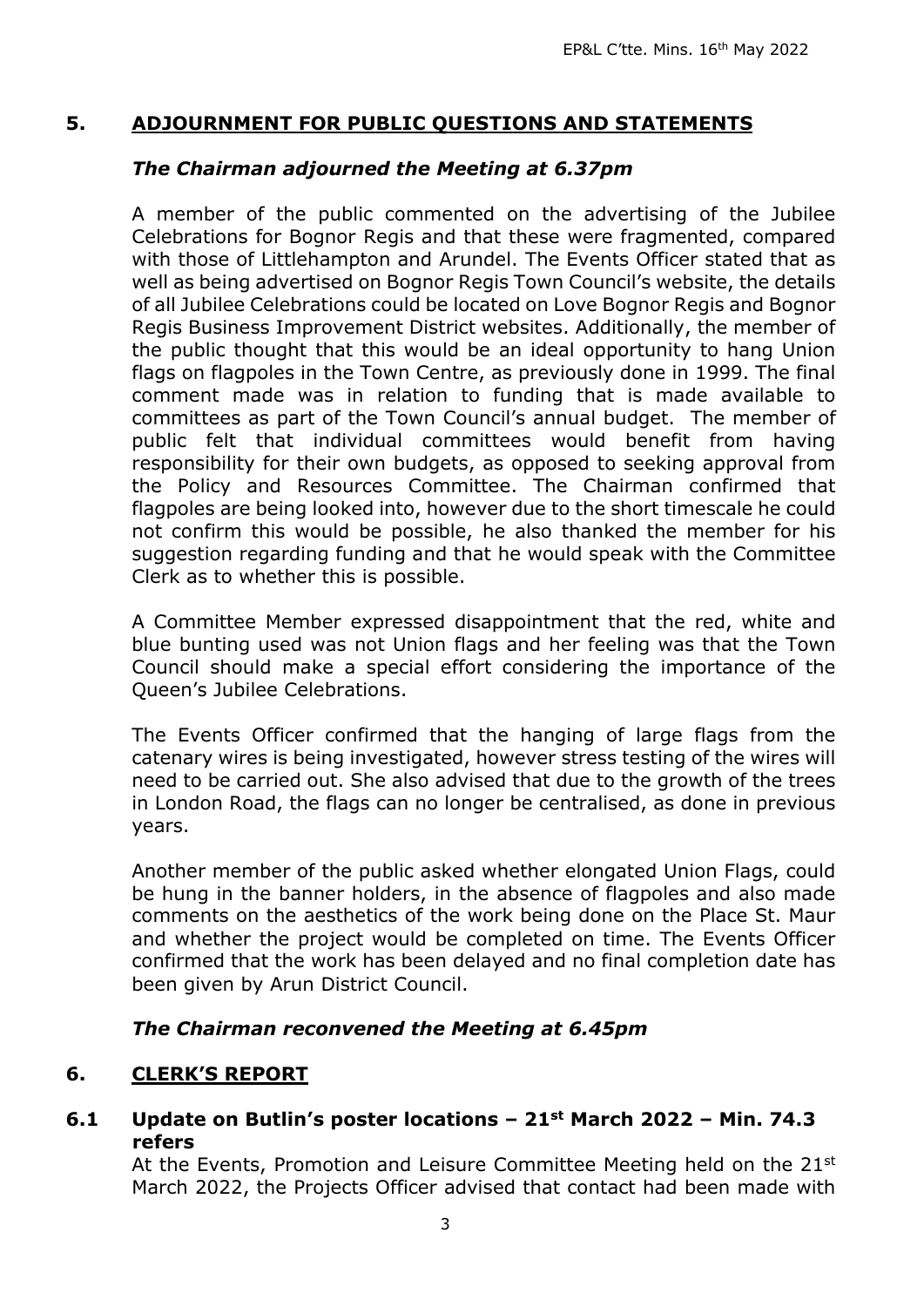the PA of Butlin's Director Jeremy Pardey on 14th February 2022 for an update on this matter. Butlin's had advised on 23rd February 2022, that they are reviewing their poster policy. Despite numerous attempts to progress this matter further, there has still been no response from Butlin's.

**6.2 Update on lamp post banners – 21st March 2022 – Min. 74.4 refers** A Pre-Planning Application was previously submitted to Arun District Council and further work is being carried out by the Projects Officer to progress this matter.

As stated at the Events, Promotion and Leisure Committee Meeting held on the 21st March 2022, should additional lamp post banner sites be desired then this would incur extra costs and would, therefore, need to be proposed as a future agenda item using the adopted form.

### **7. APPOINTMENT OF THE ALLOTMENTS SUB-COMMITTEE**

The Projects Officer's report was **NOTED**.

Members **NOTED** the appointment of the Allotments Sub-Committee, of which all Members of the Events, Promotion and Leisure Committee are Members.

It was **NOTED** that Cllr. P. Woodall was elected Chairman and Cllr. B. Waterhouse was elected Vice-Chairman of this Sub-Committee, at the Allotments Sub-Committee Meeting on 16<sup>th</sup> May 2022 (Min. 1. Refers).

The Members **AGREED** to **RECOMMEND** to Council the appointments of: Mr. G. Delurey, Mr. C. Penfold, Mrs. L. Russell and Mr. S. Slater, as Allotment Tenant Representatives for 2022/2023 and **NOTED** their appointment at the Allotments Sub-Committee Meeting on 16<sup>th</sup> May 2022.

#### **8. TO CONSIDER THE TERMS OF REFERENCE FOR THE EVENTS, PROMOTION AND LEISURE COMMITTEE AND THE ALLOTMENTS SUB-COMMITTEE AND TO MAKE ANY NECESSARY RECOMMENDATIONS ON PROPOSED CHANGES TO THE POLICY AND RESOURCES COMMITTEE**

The Projects Officer's report, including the related appendices, detailing the Terms of Reference were **NOTED**.

A Member questioned the Function of Committee, Column 1.1, Producing and managing Newsletters / websites / webcams / Facebook / twitter and other social media and who the Delegation of Functions falls to, as he stated it was confusing and that everything appears to fall under the responsibility of the Policy and Resources Committee.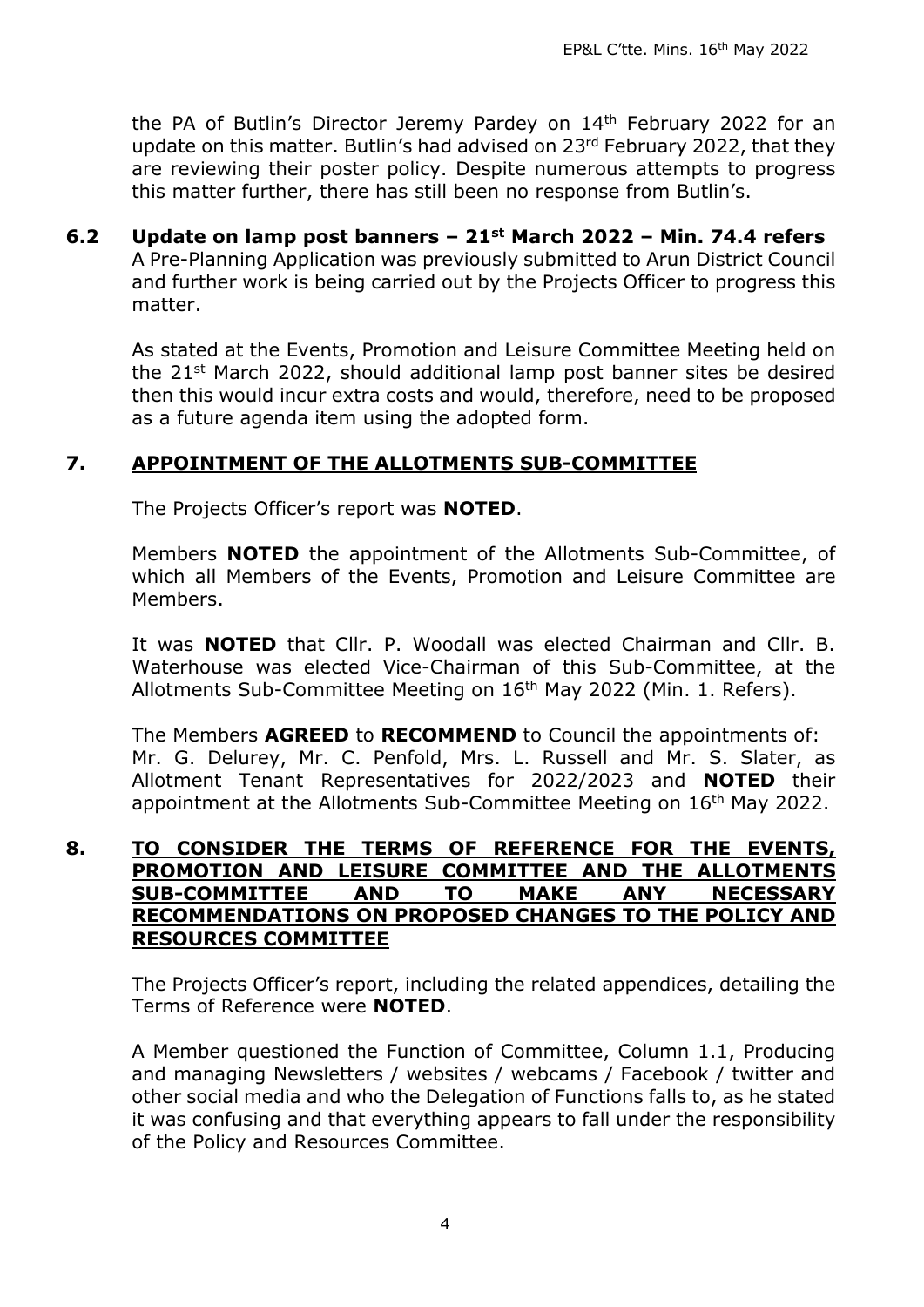Another Member agreed that the Events, Promotion and Leisure Committee should investigate ways to make the process simpler, and the Chairman confirmed this would be discussed at the next meeting on  $11<sup>th</sup>$  July 2022.

Members **AGREED** to **DEFER** the Terms of Reference for the Events, Promotion and Leisure Committee, to the next Events, Promotion and Leisure Committee Meeting.

Members further **AGREED** to **RECOMMEND** the Terms of Reference for the Allotments Sub-Committee, with no amendments to the circulated copy, to the Policy and Resources Committee.

#### **9. UPDATE ON PROPOSALS FOR EVENTS PROGRAMME FOR 2022 INCLUDING RATIFICATION OF DECISIONS WHERE REQUIRED**

The Events Officer's report was **NOTED**.

Members **NOTED** that further contact with M&Co had been made by the Events Officer regarding their offer to be involved in the Beacon Lighting event. However, a response was still awaited.

Members had agreed at the last meeting that the Events Officer should sign up for BRTC to take part in the Platinum Jubilee Story QR based Trail through Bognor Regis (Min. 77.3 refers). It was **NOTED** the Events Officer had subsequently established that there was a cost to take part and unfortunately not enough budget remained to enable this to proceed.

#### **9.1 Beacon Lighting - 2nd June 2022**

The Committee **NOTED** the issues that had arisen with the 'overbooking' of Arun District Council land. The Events Officer confirmed that as a compromise the fair would close at 9.00pm. The Chairman expressed his gratitude to the Events Officer for the work involved in achieving this compromise. The Events Officer also thanked Coles funfair for their cooperation in this matter.

A message from a Member not in attendance was read out by another Member which expressed concerns that the Beacon Lighting was the only Bognor Regis Town Council event, compared with Rustington's two week celebration. It was asked whether £2,750 should have been spent on fireworks especially when considering the environmental impact of fireworks. The Events Officer referred to the meeting of 29th April 2021, Min. 159, at which Members unanimously agreed to hold a one-day event on the 2nd June 2022 to celebrate Her Majesty The Queen's Platinum Jubilee, lighting the Beacon if required and further unanimously agreed to support Sarah Boote-Cook's proposal for a street party and enter a Town Council float in the Carnival.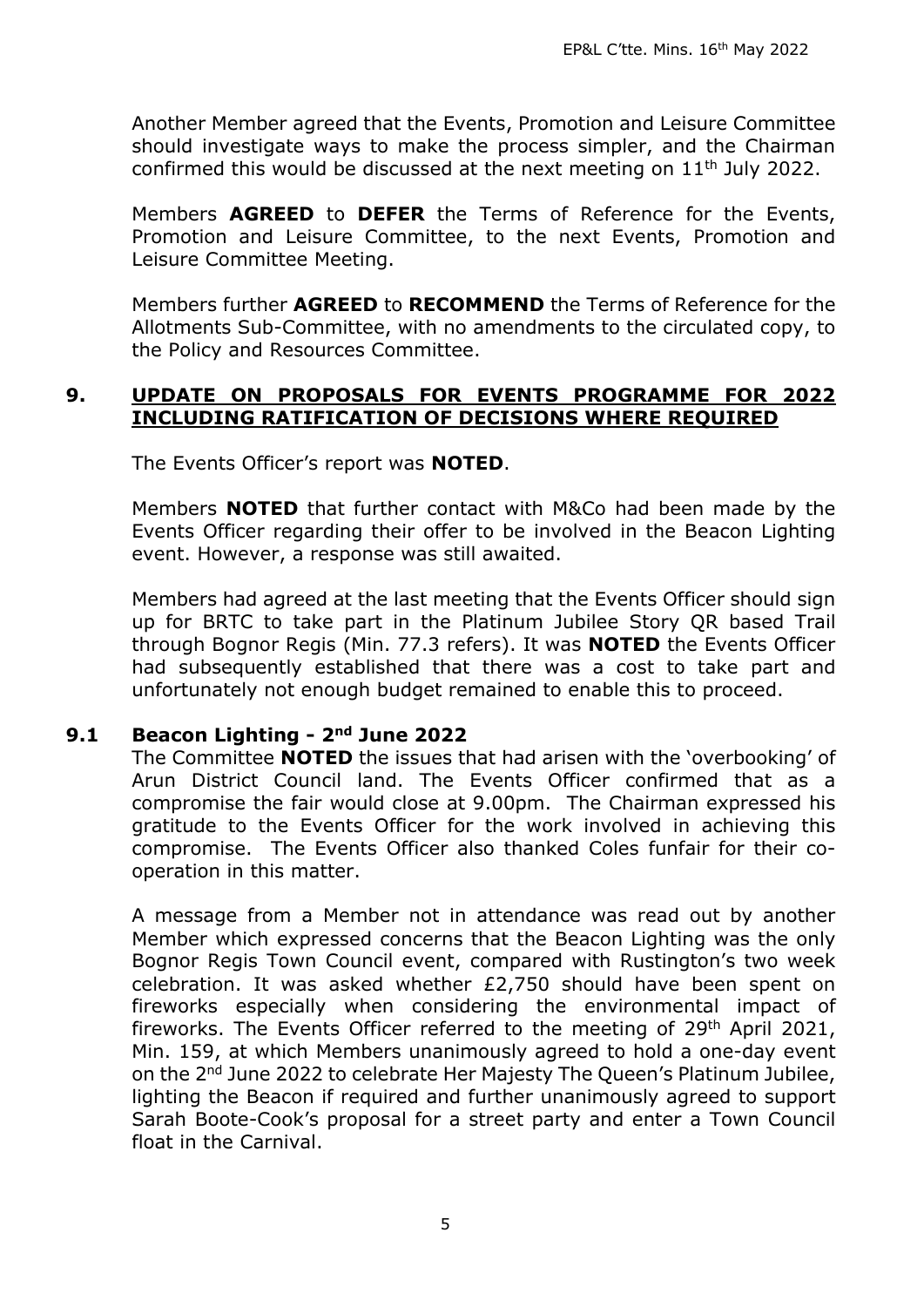The Events Officer stated she had been transparent in the reporting of the Beacon event and given that the event would be held in the evening the options of choice were limited, hence fireworks being organised to maximise attendees. Additionally, the Events Officer stated that at no point did Members put forward alternative event ideas despite being offered the opportunity to do so.

A Member stated that there was no dispute in terms of any lack of transparency on behalf of the Events Officer.

Members also raised concerns regarding the promotion of events and the Events Officer stated that Bognor Regis Town Council cannot advertise events until Arun District Council give approval.

The Chair allowed Cllr. Goodheart who was seated in the public gallery to provide an update that Arun District Council staff would have the Bullnose, located at the base of the Beacon, painted and sandblasted in time for the Jubilee Celebrations and it would remain covered until the date for a timely unveiling.

The event schedule and budget breakdown as detailed in the Events Officer's report were **NOTED**.

#### **9.2 Drive Through Time - 3rd July 2022**

The Events Officer reported that 100 vehicles have booked to date.

#### **9.3 Proms in the Park - 3rd September 2022**

Members **NOTED** that the date for this event has been changed from 17th September to 3<sup>rd</sup> September, in the hope of more favourable weather.

Vocalist Sylvia Rota and the Bognor Regis Town Concert Band, have been booked to close the event.

Members were unable to agree a genre for the second band to perform at the Proms and stated they would email their preferences to the Events Officer by the end of the week.

In response to a Members query, the Events Officer confirmed there was no additional budget for the bands and agreed to email the amount allocated for bands at this event around to the Committee.

#### **9.4 Funshine Days**

Members **NOTED** that unfortunately, the donkey rides were not approved by Arun District Council, due to the lengthy transportation of the donkeys, so an alternative attraction will be investigated and an update given at the next meeting.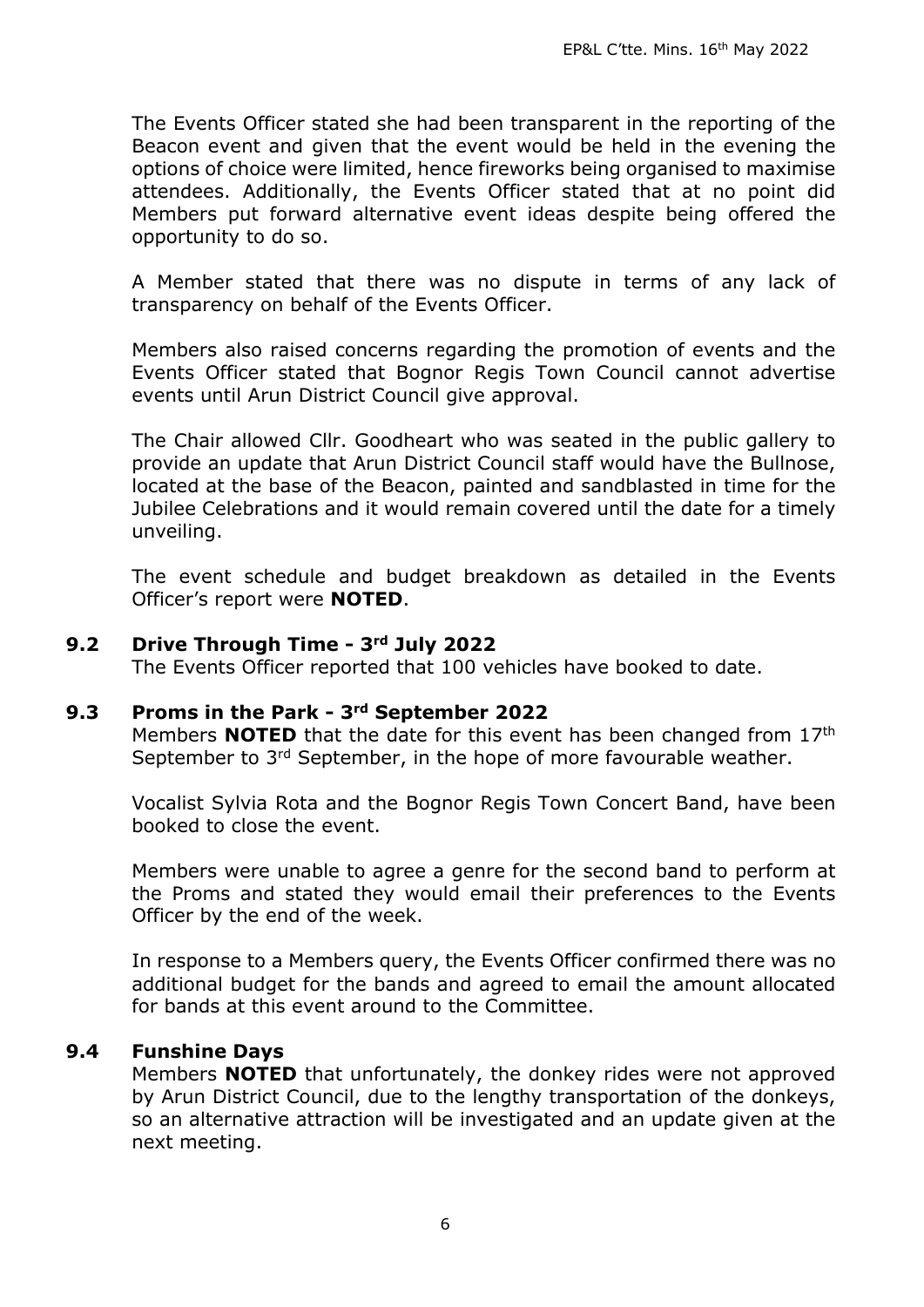#### **9.5 Beacon Lighting to Commemorate Sir Richard Hotham's Birthday - 5th October 2022**

There was no further information to report.

#### **9.6 Christmas Illumination Switch-On - 26th November 2022**

A budget for the projection element of the Switch-On has been secured at £12,500 in addition to the £3,500 for the Switch-On event, Members were provided with two options from the Events Officer to choose from.

Option 1: Run a large, bespoke, digitally mapped projection on an entire building or buildings within the Town Centre, ideally within the area of the Switch-On. Content to incorporate all BRTC partners and the current agreed branding. This projection will only run for the day of the Switch-On event.

The day of the Switch-On, BRTC to work in partnership with Rox Music & Arts and Bognorphenia to create a day of live music, acts, arts and a full celebration of Christmas, culminating in the switching on of the brand new display of Town illuminations.

Option 2: Run a smaller, bespoke, digitally mapped projection on an area of a building within the Town Centre, as was done over the Covid period when outside gatherings were still not permittable. This projection will run for the full time the illuminations are in situ, from the 26<sup>th</sup> November to the 6<sup>th</sup> January.

The day of the Switch-On, BRTC to work in partnership with Rox Music & Arts and Bognorphenia to create a day of live music, acts, arts and a full celebration of Christmas, culminating in the switching on of the brand new display of Town illuminations.

Members **AGREED** to Option 2, due to the fact that it would give more people the opportunity to see the projection.

#### *The Events Officer left the Meeting at 7.25pm*

#### **10. TO RECEIVE AN UPDATE ON CHRISTMAS ILLUMINATIONS AND AGREE ANY ACTION REQUIRED**

The Projects Officer's report was **NOTED**.

Members **AGREED** to make the contribution of £1,400 to the BID towards the cost of the electricity supply at the four locations in Queensway, as detailed in the report, and to replace the red bulbs in the festoon lighting with white bulbs, to allow for the Town Council's Christmas Illuminations to be installed as planned.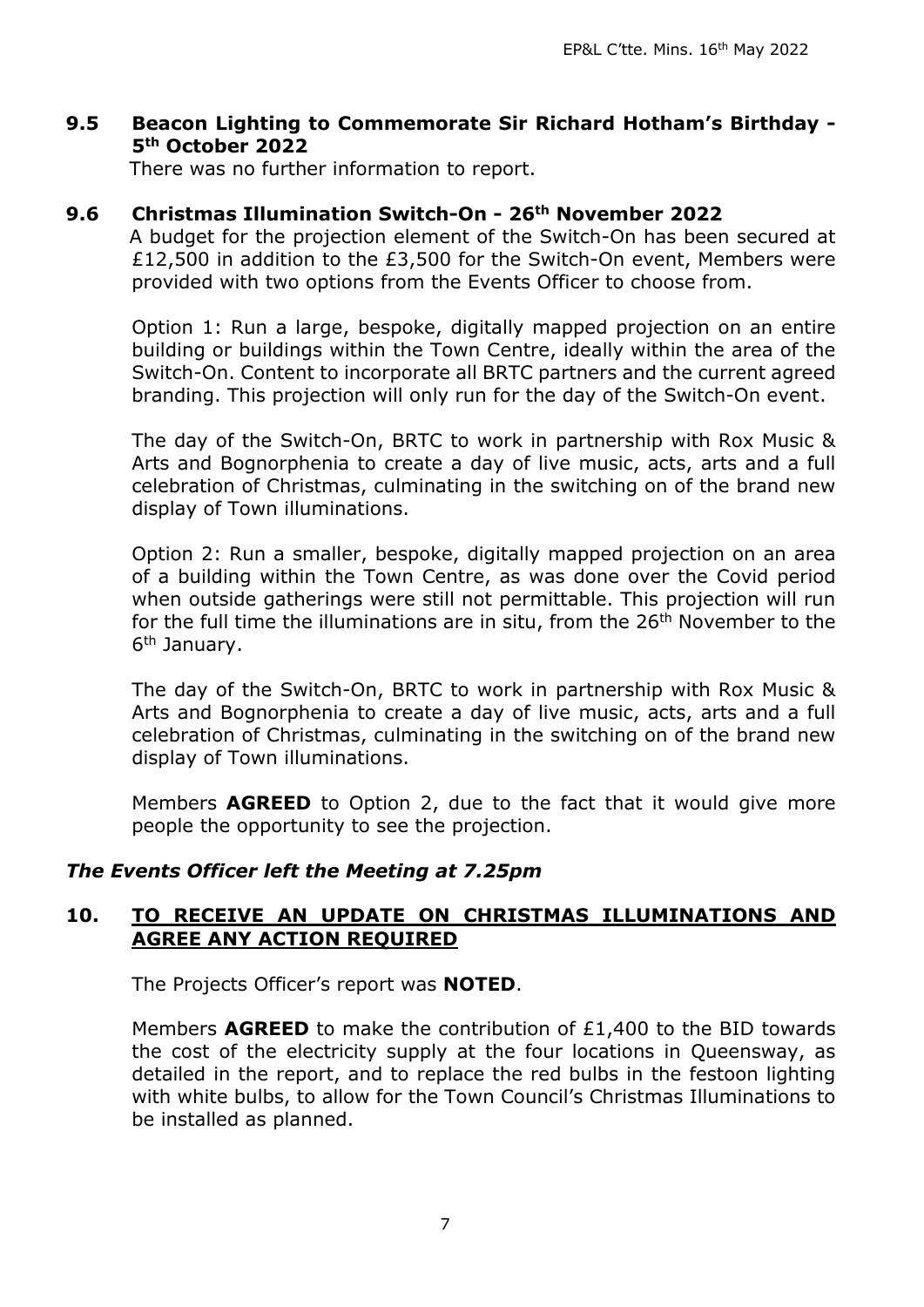Members **AGREED** that an alternative location for the lights planned for the Christmas tree outside of the Railway Station should be investigated and a report made back to a future meeting.

#### **11. CONSIDERATION OF A PROPOSAL BY CLLR. MRS. DANIELLS TO OUTSOURCE THE CHRISTMAS LIGHTS SWITCH-ON EVENT – MIN. 83 REFERS**

The Projects Officer's report was **NOTED**.

A Member read out the proposal from Cllr. Mrs. Daniells to outsource the Christmas Lights Switch-On event.

Following some discussion, Members all **RESOLVED** that this should not be the approach for the Christmas Lights Switch-On event, to which the Chairman supported this and stated that the Events Officer has successfully implemented this event each year and only 2021 was due to unforeseen circumstances.

It was however suggested by a Member to create a Working Party to consider supporting future Switch-On events. The Chairman then suggested a meeting in order to ascertain who would have the relevant expertise and knowledge to support this.

**NOTE**: The Projects Officer will liaise further with the Chairman in relation to this matter.

#### **12. CONSIDERATION OF A PROPOSAL BY CLLR. MRS. DANIELLS TO REVIEW THE 'FOLLOW THE DUCKS' CAMPAIGN – MIN. 83 REFERS**

The Projects Officer's report was **NOTED**.

After a lengthy discussion from Members several ideas were discussed, such as a new mascot, working with local businesses; Arun District Council, Bognor Regis BID and reinventing the 'Follow The Duck' campaign.

It was **AGREED** that the item would be deferred to the next Events, Promotion and Leisure Committee Meeting for further consideration.

#### **13. CONSIDERATION OF A PROPOSAL BY CLLR. MRS. DANIELLS TO CONSIDER AND EXPLORE DEVELOPING A SIMPLE BRTC SMARTPHONE APP – MIN. 83 REFERS**

The Projects Officer's report was **NOTED**.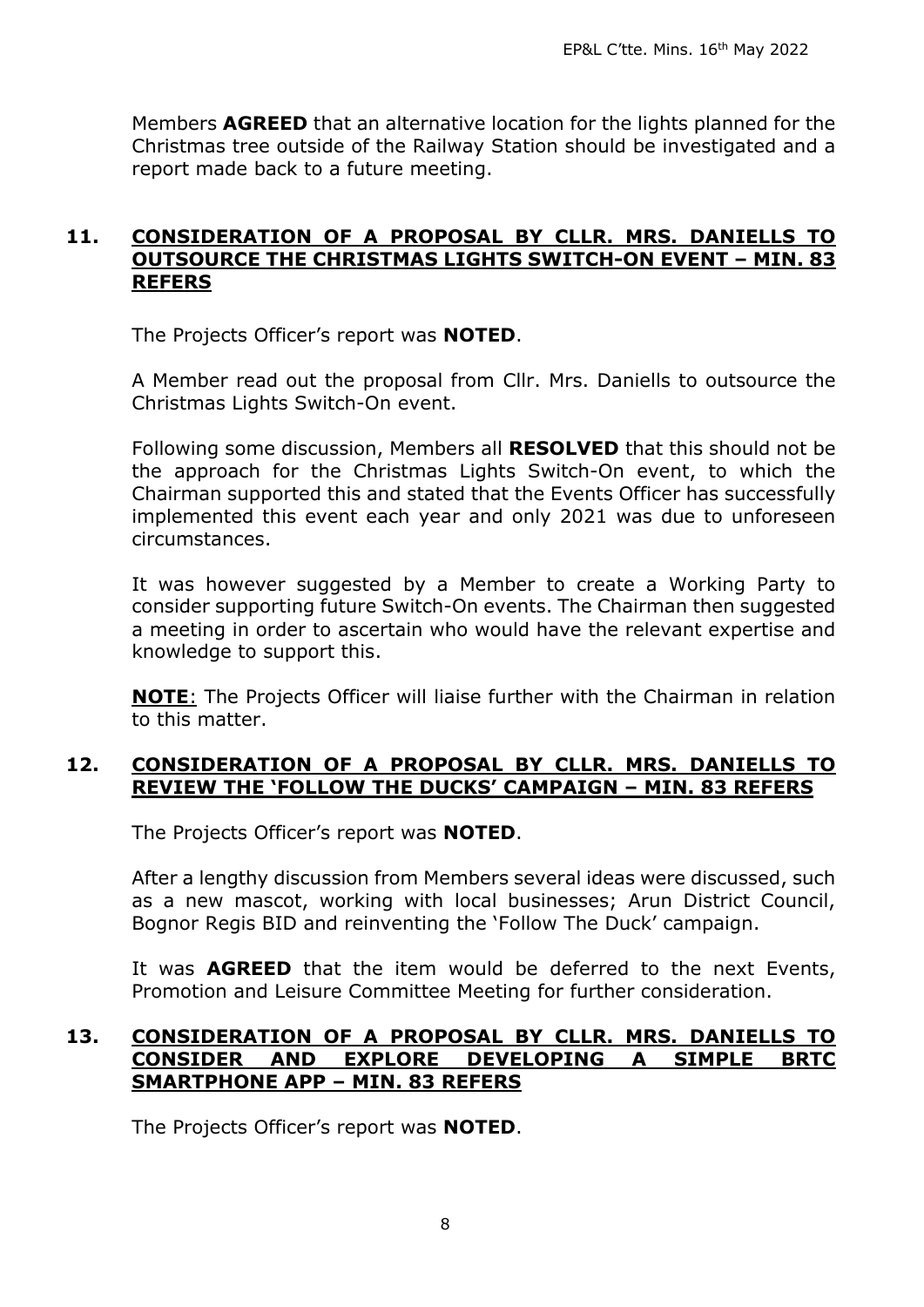Member discussed the item but felt that it was important to **DEFER** to the next Events, Promotion and Leisure Committee Meeting in order for Cllr. Mrs. Daniells to present her proposal to the Committee.

#### **14. FURTHER CONSIDERATION OF A PROPOSAL BY CLLR. BROOKS REGARDING "BRAND PROTECTION" AND THE USE OF "OFFICIAL TITLE" BY OTHER COMMERCIAL ORGANISATIONS – MIN. 120 OF THE MEETING HELD 16th NOVEMBER 2020 REFERS**

The Projects Officer's report including the related appendices, detailing the proposal were **NOTED**.

Cllr. Brooks presented to the Committee his view that should organisations wish to use any element of Bognor Regis Town Council Brand or Official Title then they should approach the Town Council in the first instance. It was commented that the use of these elements provides organisations with the opportunity to draw either monetary gain and/or promoting themselves without the endorsement of Bognor Regis Town Council.

Members **AGREED** that a watching brief should be kept and that this matter be revisited as and when required.

#### **15. CONSIDERATION OF A PROPOSAL BY CLLR. BROOKS TO CONSIDER A REVIEW OF THE BOGNOR REGIS TOWN COUNCIL POSTER POLICY – MIN. 83 REFERS**

The Projects Officer's report including the related appendix were **NOTED**.

Cllr. Brooks read out the following extract from the Poster Policy;

*"This Policy shall apply to all poster sites, banners and other outdoor display opportunities within the control of Bognor Regis Town Council and recognises the agreement with Arun District Council also permits sponsors of events to be named and websites giving further details also be included. That the different sites for posters/banners and other outdoor display opportunities that may be determined, are under different ownership and have different rules and permissions that apply."* 

Cllr. Brooks then asked that the Committee Members consider amending the paragraph to read as follows;

*"This Policy shall apply to all poster sites, banners and other outdoor display opportunities within the control of Bognor Regis Town Council and recognises the agreement with Arun District Council also permits sponsors of events to be named and websites giving further details be included., That the different sites for posters/banners and other outdoor display opportunities that may be determined, are under different ownership and have different rules and permissions that apply."*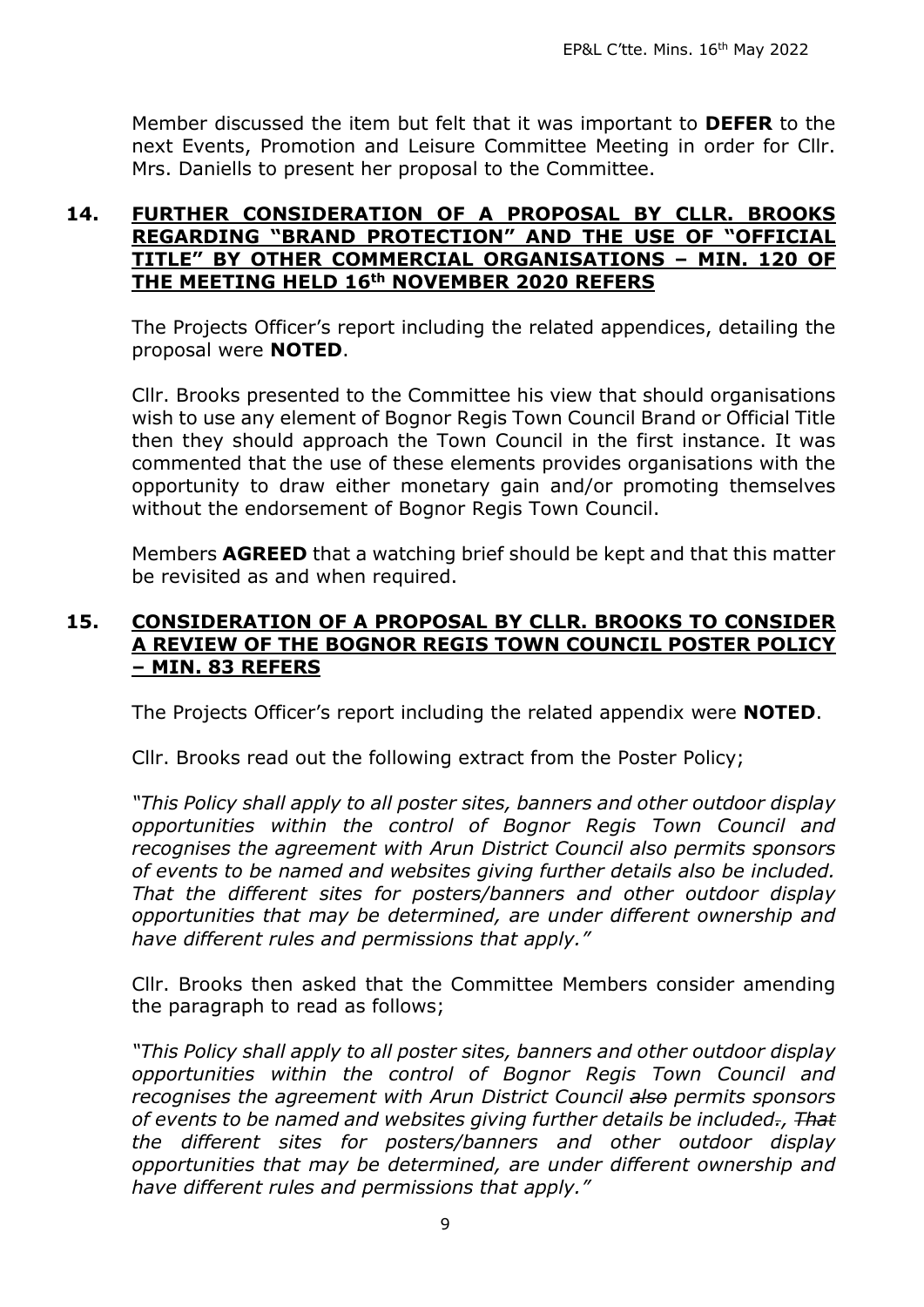Members **AGREED** to the changes suggested by Cllr. Brooks to be submitted to the next Policy and Resources Committee to be held on 14<sup>th</sup> June 2022.

#### **16. CONSIDERATION OF A PROPOSAL FROM CLLR. BROOKS TO CONSIDER NEW POSTER SITES ON THE PROMENADE – MIN. 83 REFERS**

The Projects Officer's report was **NOTED**.

Cllr. Brooks presented to the Committee the potential new sites as detailed in the Projects Officer's report to the west of the Promenade, should the Town Council be oversubscribed with posters to display. In addition to the new sites Cllr. Brooks stated the existing shelters could potentially be adapted to allow for 3 more poster panels per shelter. It was commented that any additional poster sites would require permissions to be sought from the owners of the buildings/shelters which would most likely be Arun District Council.

Members **AGREED** that the Projects Officer contact Arun District Council/owners of the suggested locations to seek their permission and report back to this Committee. Subject to permissions being agreed, Members **RESOLVED** to put a proposal to the Policy and Resources Committee to earmark funding of £2,000, which could be utilised for either additional sites or adapting the existing shelters.

#### **17. TO FURTHER CONSIDER A ZOOM EXCHANGE WITH SIMILAR SIZED RESORTS – MIN 74.5 REFERS**

The Projects Officer's report was **NOTED**.

Members questioned the cost of the NALC Coastal Communities Zoom meetings and asked if all Members were required to attend. There is no cost associated with the NALC Zoom meetings that are scheduled to take place on  $21^{st}$  July,  $27^{th}$  September and  $24^{th}$  November 2022, for which details about signing up will be circulated when received closer to the time.

Members **AGREED** that, with the exception of annual leave or work commitments, all Members would attend the forthcoming NALC Coastal Communities Zoom meetings, and also requested that the Projects Officer be in attendance at these meetings.

#### **18. ITEMS FOR FUTURE AGENDA**

The Projects Officer's report was **NOTED**.